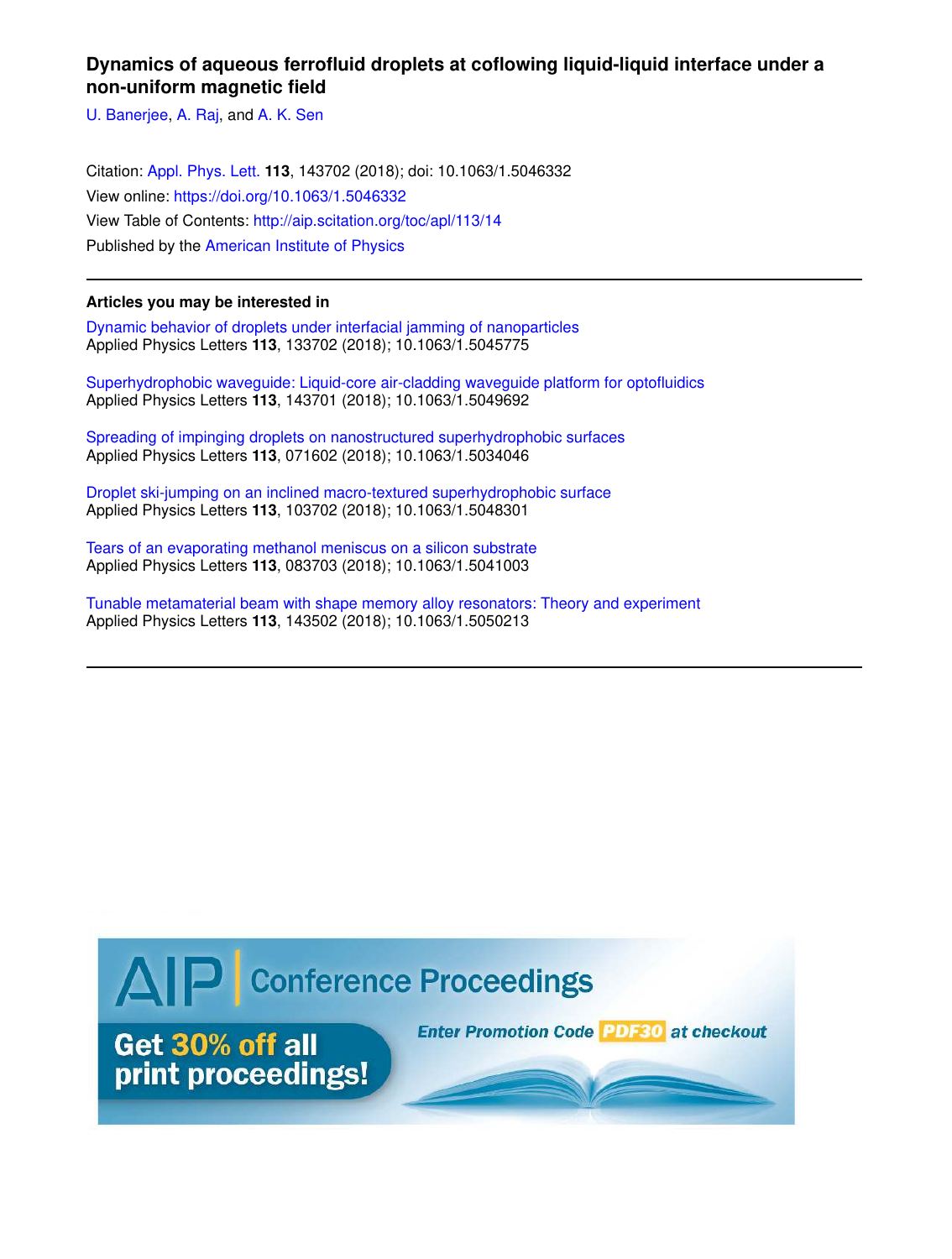

## Dynamics of aqueous ferrofluid droplets at coflowing liquid-liquid interface under a non-uniform magnetic field

U. Banerjee, A. Raj, and A. K. Sen<sup>a)</sup>

Department of Mechanical Engineering, Indian Institute of Technology Madras, Chennai 600036, India

(Received 27 June 2018; accepted 20 September 2018; published online 3 October 2018)

We report the dynamical behaviour of aqueous ferrofluid droplets (FFDs) of different sizes and concentrations at the interface of coflowing immiscible oils in a microchannel in the presence of the magnetic field. We show that the migration and sorting phenomena are governed by the interplay between magnetic force  $F_m$ , non-inertial lift force  $F_l$ , and interfacial tension force  $F_i$ . Depending on the force ratios, namely, the lift force ratio  $|K_L = (F_I/F_i)$  and magnetic force ratio  $[K_M = (F_m/F_i )]$ , three different regimes are identified. The results also reveal that the FFD trajectory and migration length  $(L_{mig}^*)$  depend on the net force ratio  $[F_{R,net} = ((F_m + F_l)/F_i)]$  and magnet location  $x_m^*$ . Finally, size-based sorting of FFD is demonstrated, which shows a remarkable improvement in terms of the size range and resolution compared to when the magnetic field is not present. Published by AIP Publishing. https://doi.org/10.1063/1.5046332

Precise manipulation of droplets is of significant interest to the microfluidic community. Incessant progress in droplet manipulation has played a vital role in the rapid development in cell sorting,<sup>1</sup> disease detection,<sup>2</sup> and chemical reactions.<sup>3</sup> Depending on the applications, droplet manipulation can be either continuous or discrete. Continuous manipulation<sup>4</sup> embraces a large quantity of droplets to be manipulated in closed microfluidic channels and discrete manipulation involves droplet manipulation on open engineered surfaces.5–8 Manipulation techniques can be classified as active and passive. Active techniques use external stimuli such as light,<sup>9,10</sup> Electrowetting-on-dielectric  $(EWOD)$ ,<sup>11,12</sup> and magnetic field<sup>13</sup> to actuate droplets in contrast to passive techniques, where surface morphology<sup>14,15</sup> and flow dynamics $16,17$  play the utmost role. Considering the pros and cons of various active techniques, magnet-based manipulation has gained immense importance due to its simplicity and low-cost. It facilitates contact free manipulation of magnetic<sup>18</sup> as well as non-magnetic droplets,<sup>19</sup> particles, $20$  and cells<sup>21</sup> on both continuous and digital microfluidic platforms. Magnetic droplets can be concocted from an aqueous solution containing magnetic particles or using commercially available ferrofluids.<sup>22</sup> The breakup dynamics of ferrofluid droplet (FFD) inside a Tjunction microchannel<sup>23</sup> and flow focusing device<sup>24</sup> in the presence of uniform and non-uniform magnetic fields has been studied. It is found that the breakup process and frequency can be easily modulated using a uniform magnetic field as compared to a non-uniform magnetic field.

The literature clearly shows that there is limited understanding of the interaction between FFD and liquid interfaces since most of the reported literature studies discuss FFD manipulation in a single continuous phase. It includes the influence of the uniform magnetic field on various droplet generation regimes, $2^5$  sizes, and frequencies, $2^6$  which reports the periodic generation of ferrofluid droplets of various sizes using the square wave magnetic field. Another study<sup>27</sup> depicts the influence of the uniform magnetic field on the ferrofluid droplet size, shape, inter droplet spacing, and velocity by varying the magnetic susceptibility of the FF, continuous phase viscosity, and flow rates. Dynamics of aqueous droplets at the liquid-liquid interface is well comprehended in the literature,  $28-30$  where the shear rate is used as the key parameter to sort aqueous droplets of various sizes and deformability. However, such a system uses highviscous liquids. It is extremely challenging to vary and control the shear rate in such liquids to control the droplet size range and sorting resolution. The present study accounts such issues by enabling the manipulation of FFD using an external agent (nonuniform magnetic field), which shows enhancement in the sorting range, improvement in the sorting resolution, and control over the migration length.

Figure 1 delineates the schematic of FFD migration across coflowing immiscible continuous phases  $\text{CP}_1$  and  $\text{CP}_2$ in the presence and absence of a non-uniform magnetic field. The Reynold's number in our case  $Re \ll 1$ , which bolsters the fact that non-inertial lift<sup>31,32</sup>  $F_l = C_l \frac{\mu_{CP} \dot{\gamma} R^3}{y}$  will be predominant and steering the lateral migration of FFD, where  $\dot{\gamma}$ is the shear rate, R is the FFD radius,  $\mu_{CP}$  is the continuous phase viscosity, y is the lateral position from the wall, and  $C_l$ is the lift coefficient dependent on FFD orientation, viscosity ratio, and radius.

At low Re, owing to the object size and deformability, shear rate, orientation, viscosity ratio, and lateral position of the object with respect to the channel wall, deformable objects such as droplets and vesicles experience non-inertial lift, due to which such objects tend to achieve the minimum shear zone (where velocity is maximum) as reported in the literature.<sup>28</sup> In the case of a single-phase fluid flow, the minimum zone resides at the channel centerline. However, in the case of coflowing liquids, the minimum shear zone exists inside the low viscosity liquid which leads to two different possibilities—a droplet will either remain in the  $CP<sub>1</sub>$  or may penetrate the interface to reach the minimum shear zone in a) Author to whom correspondence should be addressed: ashis@iitm.ac.in  $CP_2$ . In the present case, the non-inertial lift force acts on an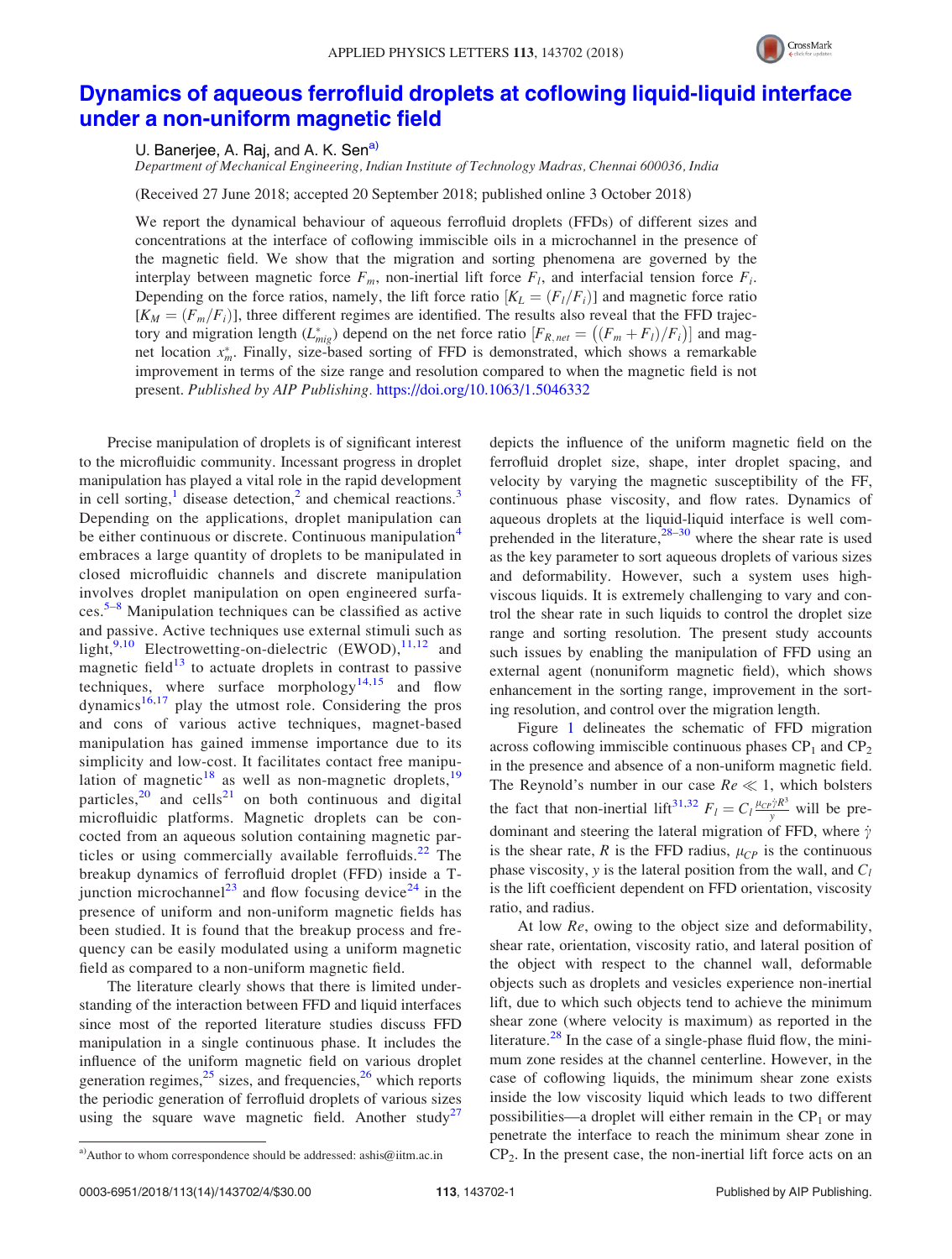

FIG. 1. Schematic of the experimental device showing non-migration and migration of ferrofluid droplets (FFDs) across the interface of co-flowing fluids  $(CP_1$  and  $CP_2$ ) in the absence (a) and presence (b) of the magnetic field, respectively. Size based sorting of droplets in the (c) absence and (d) presence of the magnetic field; the magnetic field improves sorting resolution;  $d_1$ and  $d_2$  are diameters of larger and smaller droplets in the absence of the magnetic field, and  $d_{1m}$  and  $d_{2m}$  are the diameters of larger and smaller droplets in the presence of the magnetic field,  $(d_1 - d_2) > (d_{1m} - d_{2m})$  magnetic field improves sorting resolution.

object present at any arbitrary location in  $\mathbb{CP}_1$  toward the minimum shear zone (in  $CP_2$ ).

The later situation requires the following two conditions be satisfied— $(i)$  The droplet comes in contact with the interface due to sufficient non-inertial lift within the available channel length and  $(ii)$  the non-inertial lift is sufficient to overcome the interfacial tension (IFT)<sup>28,33</sup>  $F_i \sim \sigma R$  offered by the interface between CP<sub>1</sub> and CP<sub>2</sub>, where  $\sigma$  is the interfacial tension between  $CP_1$  and  $CP_2$ . While larger FFDs that are subjected to higher non-inertial lift or immiscible continuous phases with a smaller IFT would satisfy the above two conditions and migrate across the interface, manipulation of smaller FFDs or continuous phases of higher IFTs would require an external field. In such scenarios, a combination of non-inertial lift force  $F_i$  and magnetic force<sup>34,35</sup>  $F_m = \frac{n\Delta\chi V_p}{\mu_0}$  $\mu_0$  $B\nabla B$  can cause migration of FFD across the interface within the available length,  $n$ —number of magnetic nanoparticles  $(\approx 6.8 \times 10^{23} \text{ particles/m}^3)$  for pure ferrofluid,  $\Delta \chi$ —difference in magnetic susceptibility of the magnetic nanoparticle and the buffer  $(\approx 10^{-3})$ ,  $V_p$ —volume of each nanoparticle (m<sup>3</sup>),  $\mu_0$ —permeability of free space  $(4\pi \times 10^{-7} \text{ H/m})$ , B magnetic flux density  $(T)$ , and  $\nabla B$ —gradient of magnetic flux density  $(T/m)$ . FFD migration in the presence of the magnet and non-migration in the absence of the magnet can be seen in supplementary videos VS1 and VS2, respectively.

The microchannel device was fabricated in Polydimethylsiloxane (PDMS) by following the standard soft lithography procedure.<sup>17</sup> We have used microchannels of widths 300, 500, and 800  $\mu$ m and depth 100  $\mu$ m. Silicone oil AP1000 (Sigma-Aldrich, Bangalore, India) was used as the primary continuous phase  $(CP_1)$  and mineral oil (Sigma-Aldrich, Bangalore, India) was used as the secondary continuous phase  $(CP_2)$ . In our experiments, we have used a commercial water based ferrofluid (EMG 408, Ferrotec, Singapore) with glycerol (glycerol  $0-40\%$  v/v) (Sigma-Aldrich, Bangalore, India) as the discrete phase.

The properties of ferrofluid<sup>7</sup> and the oils<sup>28</sup> used in the experiments are mentioned elsewhere.<sup>7,28</sup> A neodymium iron boron (NdFeB) permanent magnet  $(L = W = H)$  $= 0.47$  cm) (K&J Magnetics, Inc., USA) was used for the experiments. The magnetic flux density of the permanent magnet is provided in the supplementary material (Fig. S1). The continuous and discrete phases are supplied using 2.5 ml plastic syringes (Dispovan) equipped on syringe pumps (neMESYS Pump, Cetoni, Germany). The interface location and FFD motion are captured using an inverted microscope (Olympus) coupled with a high-speed camera operating at 1000 fps (FASTCAM SA4 model, Photron USA, Inc.) interfaced with a Personal Computer (PC) via Photron Fastcam Viewer software.

The interplay between three different forces  $F_l$ ,  $F_i$ , and  $F_m$  decides the final destination of FFD in the microchannel. The phenomenon of FFD migration can be characterized based on two force ratios: lift force ratio  $K_L = (F_l/F_i)$  and magnetic force ratio  $K_M = (F_m/F_i)$ , which depict the various regimes of FFD transport, as shown in Fig. 2(a).

The "no migration regime" depicts (black square) that FFD migration is not observed for  $K_L \leq 0.44$  and  $0 \leq K_M \leq 0.14$ , which can be attributed to insufficient noninertial lift  $F_l$  and magnetic force  $F_M$  due to the smaller size  $(K_L \sim R^2, K_M \sim R^2)$ , low strain rate  $(K_L \sim \dot{\gamma})$ , less deformability  $(K_L \sim C_l)$ , and lower concentration  $(K_M \sim n)$ . If we keep strain rate and % glycerol fixed, both  $K_L$  and  $K_M$  are found to increase with the increase in the FFD size. Similarly, for the fixed size and strain rate, increase in % glycerol results in an increase in  $K_L$  due to the increment in deformability and decrease in  $K_M$  due to the reduction in the particle concentration. The combination of these two effects leads the FFDs into a different regime known as "partial migration regime" (red circles), which is defined for 0:44  $K_L \leq 0.46$  and  $0.14 < K_M \leq 0.16$ .

Further increment in size and % glycerol enhances both the force ratios leading to the complete migration of FFD. The "migration regime" (blue triangles) spreads over a wide region defined by  $K_L > 0.46$  or/and  $K_M > 0.16$ . In the absence of magnetic force  $(K_M = 0, K_L = 0.34)$ , FFD migration is not observed as shown in Fig.  $2(b)$  which falls within the defined limit as mentioned above. As soon as the magnetic force comes into play, FFD starts to deflect toward



FIG. 2. (a) Regimes (no migration, partial migration, and migration) of FFD transport based on non-inertial lift and magnetic force ratios; (b)–(e) pictorial illustration of various cases (no-migration, no-migration but FFD rolling over interface, partial migration, and migration, respectively) depicting different regimes showing FFD migration inside a microchannel of outlet width  $(W = 800 \,\mu m)$ .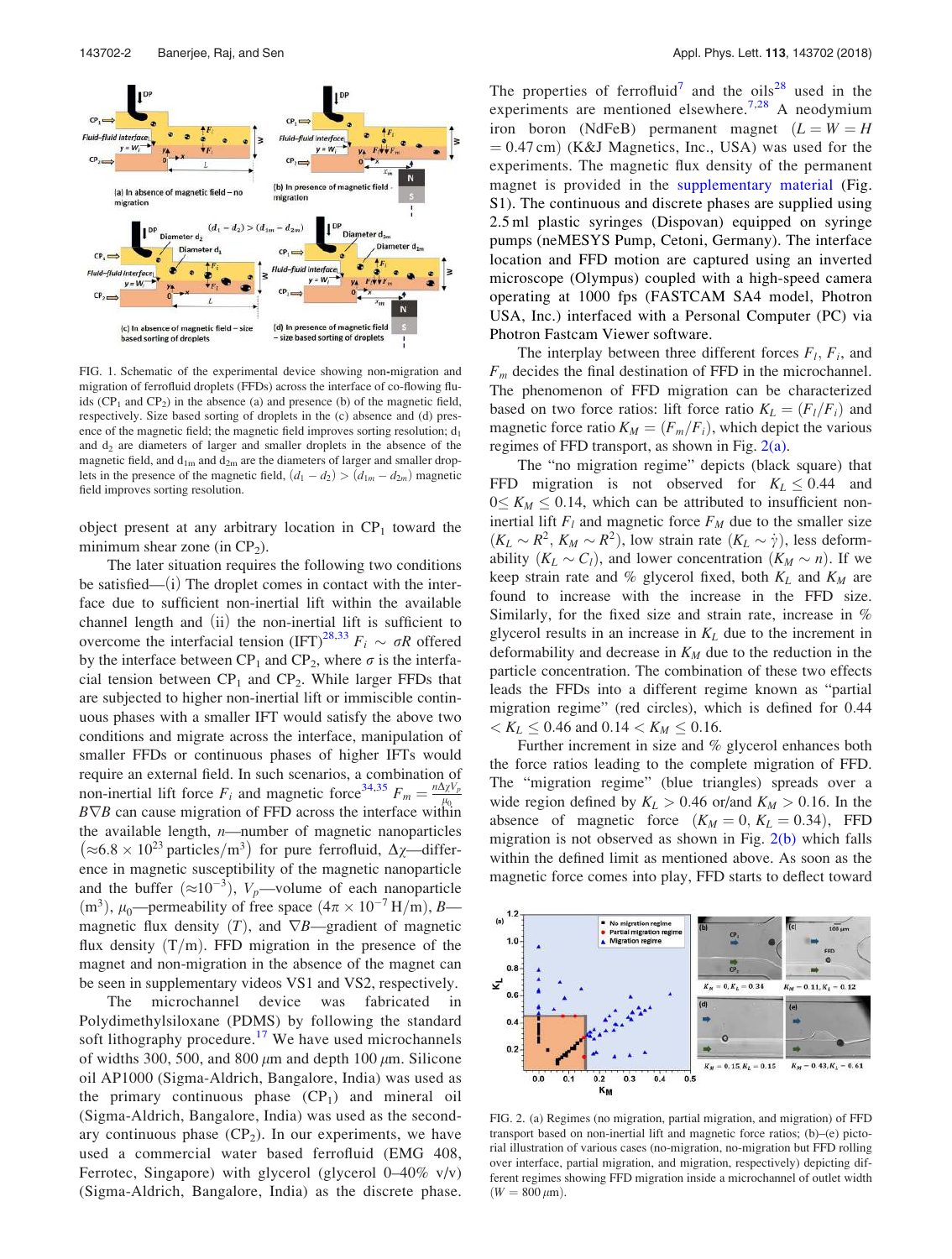the interface, which is seen in Figs.  $2(c)$  and  $2(d)$ . Due to insufficient  $K_L$  and  $K_M$ , droplet rolls over the interface in (c) as compared to partial migration in (d). When both the ratios  $K_M$  and  $K_L$  are higher (i.e., sum of magnetic and non-inertial lift exceeds the interfacial tension force), the FFD completely migrates and locate itself at the minimum shear zone (in  $CP_2$ ), as observed in (e). During interfacial migration, the competition between the forces leads to instability (waviness) at the interface [see Fig.  $2(e)$ ], which has also been reported in the literature<sup>28,36</sup> for water and liquid metal droplets. We also observed that once the droplet completely migrates into the  $CP_2$ , the interface becomes stable (flat) again.

Figure 3 shows the effect of net force ratio  $F_{R, net}$  $= [(F_m + F_l)/F_i]$  and magnet location  $x_m^*$  on the migration length  $L_{mig}^*$  of FFD. Experiments are performed with FFDs of various concentrations and sizes in the presence of the magnetic field to estimate the migration length  $L_{mig}^*$ . The gap  $(g)$  between the channel wall and the magnet surface is kept fixed at  $g = 1$  mm throughout the experiments. The position of the magnet is varied in each case (i.e.,  $x_m^*$ ) along the x-direction (Fig. 1). Co-ordinates corresponding to magnet centre  $x_m$  and the FFD migration location  $L_{mig}$  (at which the FFD completely enters  $CP<sub>2</sub>$ ) are non-dimensionalised by the channel length  $(L = 2.7 \text{ cm})$  to get  $x_m^* = (x_m/L)$  and  $L_{mig}^* = (L_{mig}/L)$ , respectively. The net force ratio  $F_{R,net}$  is defined as the summation of non-inertial lift and magnetic force ratios  $F_{R,net} = (K_L + K_M)$ . It is found from Fig. 3(a) that when  $x_m^* = 0.55$  and  $F_{R,net} = 0.58$ , the FFD migrates at  $L_{mig}^* = 0.66$ , and when  $x_m^* = 0.55$  and  $F_{R,net} = 0.62$ , the migration occurs at  $L_{mig}^* = 0.63$ . Similarly, FFD migration happens at  $L_{mig}^* = 0.51$  in the case of  $x_m^* = 0.35$ ,  $F_{R,net}$  $= 0.82$  as compared to  $x_m^* = 0.35$ ,  $F_{R,net} = 0.91$  in which  $L_{mig}^* = 0.49$ . The shorter migration length can be attributed to increase in size or higher % glycerol due to which the net force ratio  $(F_{R,net} \sim R^2)$  increases. Figure 3(b) depicts the control of FFD migration length by positioning the magnet at a particular location, e.g., if we compare the migration of FFDs for which  $F_{R,net} = 0.82$ , we found that for a magnet location  $x_m^* = 0.35$ , the migration of FFD occurs at  $L_{mig}^* = 0.51$ , and for  $x_m^* = 0.40$ , the migration happens at  $L_{mig}^* = 0.53$ , which shows the control of the migration length by locating the magnet at a particular position.

Finally, in Fig. 4, we demonstrate a wider size range and smaller resolution in the case of magnetic assisted sorting of



FIG. 3. (a) Variation of the non-dimensional migration length  $(L_{mig}^*)$  with net force ratio  $(F_{R,net})$  for various FFD migration cases; (b) variation of nondimensional migration length  $(L_{mig}^*)$  with various magnet locations  $(x_m^*)$ ; the inset values in the plot represent the corresponding  $x_m^*$  in (a) and corresponding  $F_{R,net}$  in (b).



FIG. 4. (a) Size based sorting of FFDs of size  $D = 65 \mu m$  and  $D = 60 \mu m$  in the presence of the magnetic field; (b) size based sorting of FFDs of size  $D = 85 \mu m$  and  $D = 98 \mu m$  in the absence of the magnetic field, in both cases of channel outlet width  $W = 500 \mu m$  and interface location  $W_i^* = 0.78$ .

FFD as compared to non-magnetic manipulation. FFDs of different sizes are generated by controlling the discrete phase (FF) flow rate, keeping the continuous phase flow rates the same. For a fixed interface location  $W_i^* = 0.78$  and pure ferrofluid (0% glycerol), we generated droplets of size D = 60  $\mu$ m and D = 65  $\mu$ m in CP<sub>1</sub>, where  $W_i^* = (W - W_i)/W$ . In the presence of the magnetic field, droplets of size D  $= 60 \mu m$  do not migrate into CP<sub>2</sub> and simply roll over the interface. On the contrary, larger size FFDs  $(D = 65 \mu m)$ migrate into  $CP_2$ , as shown in Fig. 4(a) [see supplementary video (VS3)]. This can be argued on the basis of the net force ratio being higher in the case of larger size FFD  $(D = 65 \,\mu m)$ as compared to smaller size FFD  $(D = 60 \,\mu\text{m})$  which results in its migration. Similarly, in Fig.  $4(b)$ , for fixed interface location  $W_i^* = 0.78$  and pure ferrofluid (0% glycerol), we generated FFD of size  $D = 85 \mu m$  and  $D = 98 \mu m$  in CP<sub>1</sub>. In the absence of the magnetic field, droplet trajectory is governed by the non-inertial lift alone. Due to insufficient lift force, even FFD of size  $D = 85 \mu m$  are unable to migrate across the interface and simply roll over the interface whereas only FFD of size  $D = 98 \mu m$  migrate into CP<sub>2</sub> [see supplementary video (VS4)]. The FFD of size between  $D = 60 \mu m$ and  $D = 65 \mu m$  in the presence of the magnetic field and FFD of size between  $D = 85 \mu m$  and  $D = 98 \mu m$  in the absence of the magnetic field exhibit partial migration. The above shows two strong features of using a magnetic field for FFD manipulation. First, the size range in which FFDs migrate into  $\text{CP}_2$  is significantly wider in the case of magnetic manipulation as compared to non-magnetic manipulation, thus enabling magnetic sorting of FFD of a wider range of sizes.

Second, the resolution of FFD manipulation is  $\sim$  5  $\mu$ m using a magnetic field but is  $>10 \mu m$  in the case of nonmagnetic manipulation. The enhancement in sorting resolution in the case of magnetic assisted manipulation can be explained as follows—when the FFD manipulation is due to non-inertial lift alone, due to increment in size the lift force ratio modifies from  $(F_L/F_i) = \alpha R^2$  to  $(F_L/F_i) = \alpha (R + \Delta R)^2$ , where  $\alpha$  is a positive constant for a particular strain rate and liquid